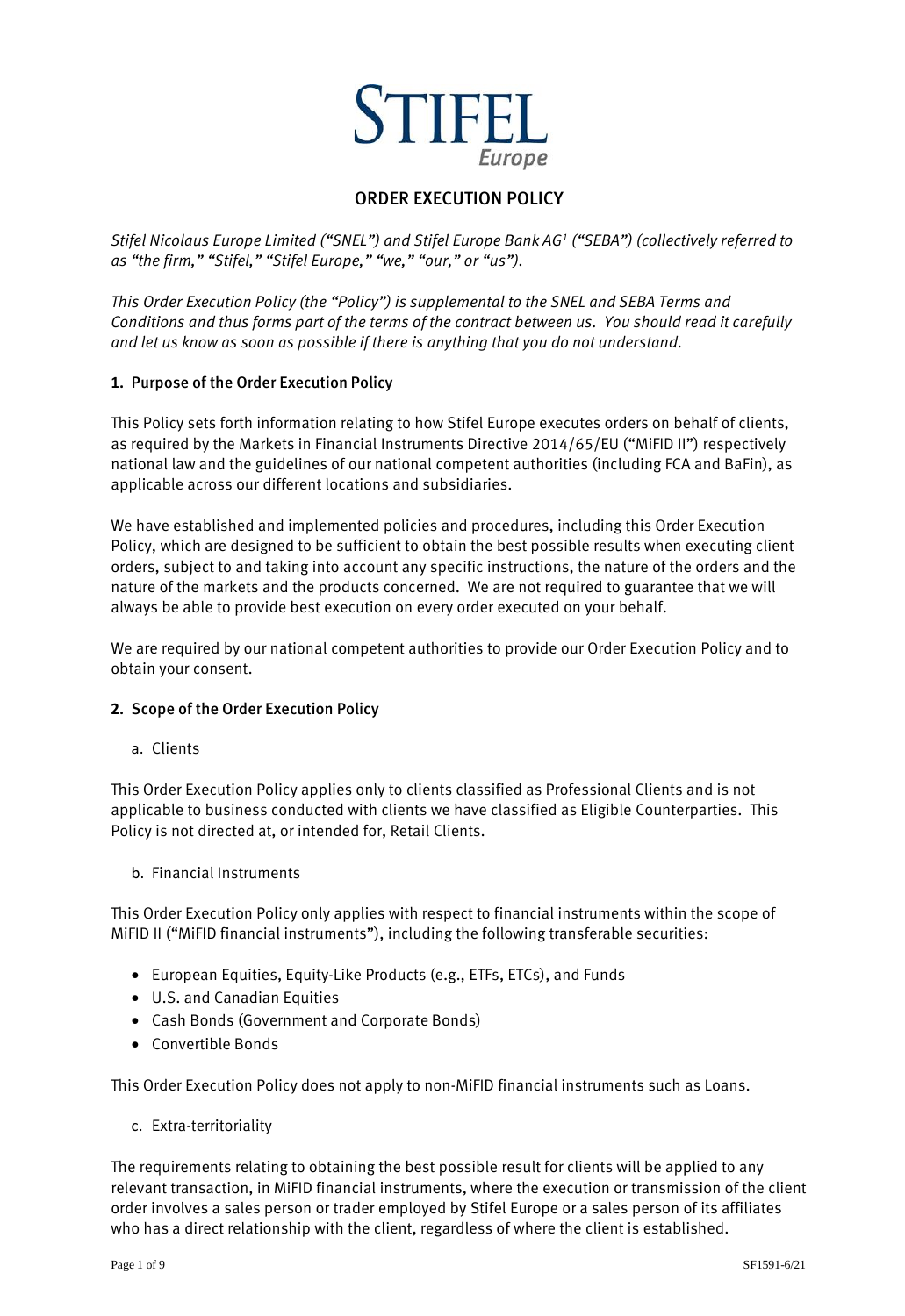d. Capacity

If Stifel Europe executes a transaction, this encompasses under MiFID II the following capacities:

- 1. Matched Principal ("MTCH"): a transaction where Stifel Europe interposes itself between the buyer and the seller to the transaction in such a way being never exposed to the market;
- 2. Dealing on own account ("DEAL"): a transaction where Stifel Europe is acting on its proprietary trades or acting on its own account with a view to filling client orders;
- 3. Any other capacity ("AOTC"): all other cases, including where the activity is taking place on an agency basis.

Where SEBA have agreed with you to execute transaction outside trading venues, meaning Over-the-Counter (OTC) or on our own account, the trading capacity "DEAL" is used.

### **3.** What Is Best Execution?

We are required to take all sufficient steps to obtain the best possible result on a consistent basis taking into account the price, likelihood of execution and settlement, order size, costs, speed, nature, or any other consideration relevant to the execution of an order (hereafter this obligation is referred to as "Best Execution").

Where we execute or receive and transmit orders in MiFID financial instruments on your behalf, subject to any specific instructions received from you, we will provide Best Execution in accordance with this Order Execution Policy.

The Best Execution obligation is also applicable when we are acting in a principal capacity and you are placing a legitimate reliance on us to protect your interest in relation to the execution of a transaction. In order to determine whether clients are placing legitimate reliance on Stifel Europe, our national competent authorities refers to four considerations set out in a letter from the European Commission which should be applied. Consequently, when determining whether the client is placing legitimate reliance on us, we will assess the following:

- Whether we owe an obligation to you given our relationship with you, in particular whether you understand the basis on which we are transacting and the information provided by us to you;
- Whether you initiated the transaction;
- Whether there is a market practice and the existence of a convention to "shop around";and
- Whether there is price transparency within the market from your perspective

#### **4.** Execution Factors

When executing orders on your behalf, subject to any specific instructions, we will consider a range of Execution Factors (see Section 5 for "Application of Best Execution by Product") to determine the manner in which your order will be executed. The relative importance of each Execution Factor will be determined by, but not limited to, the following execution criteria:

- Your characteristics as a client, including your experience and understanding of the market in question and your MiFID II classification as a Professional Client;
- The characteristics of your order and the nature of the dealing service you require of us;
- The characteristics of MiFID financial instruments that are the subject of your order; and
- The characteristics of the Execution Venues to which your order can be directed.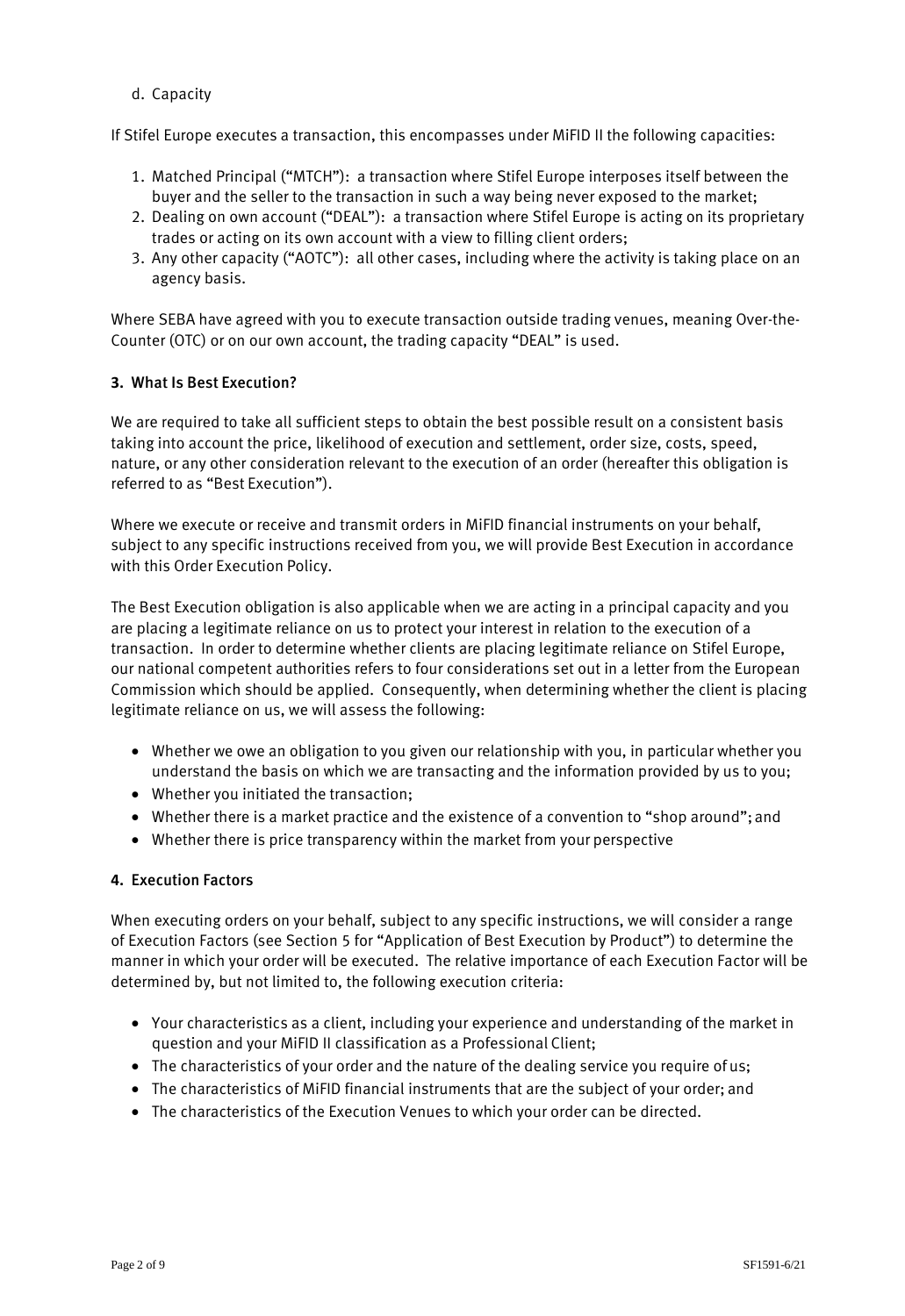### **5.** Application of Best Execution by Product European Equities, Equity-Like Products (e.g., ETFs, ETCs) and Funds

## *i. Client-directed orders to third-party execution venues*

Stifel Europe offers access to third-party execution venues where the specific instructions for each order are defined by the client. Such orders place reliance on Stifel Europe, and we consider that a duty of best execution is owed. Execution Factors are listed below in priority order of most important factors for client-directed electronic access to third-party execution venues:

- 1. Speed
- 2. Costs

The remaining Execution Factors – price, likelihood of execution and settlement, order size, nature of the order, and any other consideration relevant to the efficient execution of your order – are generally given equal ranking.

## *ii. Working orders on behalf of clients*

Stifel Europe considers that best execution is owed in respect of working order trades. However, working order trades in relation to cash equities can involve highly prescriptive specific instructions from you as to how you require the trades to be executed, and this will limit our duty of best execution to only those matters which are not covered by specific instructions (see Section 7 for "Specific Instructions"). Execution Factors are listed below in priority order of most important factors for working orders on behalf of clients:

- 1. Price
- 2. Likelihood of execution and settlement

The remaining Execution Factors – order size, costs, speed, nature of the order, and any other consideration relevant to the efficient execution of your order – are generally given equal ranking.

## *iii. Risk trades (RFQ)*

Best execution obligations are unlikely to apply where you have asked us for a quote (RFQ) where we are acting as principal on a risk price transaction. We generally take the view that, in the context of the European Commission's four considerations, there is no legitimate reliance being placed on us to meet the relevant best execution requirements (see Section 3 for "What Is Best Execution").

## *iv. Principal quotes*

Best execution obligations are unlikely to apply where the firm is acting as a Market Maker and supplies principal quotes. We generally take the view that, in the context of the European Commission's four considerations, there is no legitimate reliance being placed on us to meet the relevant best execution requirements (see Section 3 for "What is Best Execution").

## U.S. and Canadian Equities

## *a. SNEL*

Please note that U.S. and Canadian Equity orders that are received by the London desk are generally transmitted to our affiliate, Stifel, Nicolaus & Company, Incorporated ("SNC"), for execution. As disclosed to you in our terms and conditions, we have entered into an Intercompany and Clearing Agreement with our affiliate company, SNC, under which we have delegated to, and SNC has agreed to provide, execution, clearing, and settlement services to Clients of ours on a fully disclosed basis. SNC is not regulated or authorised by the Financial Conduct Authority in the U.K.,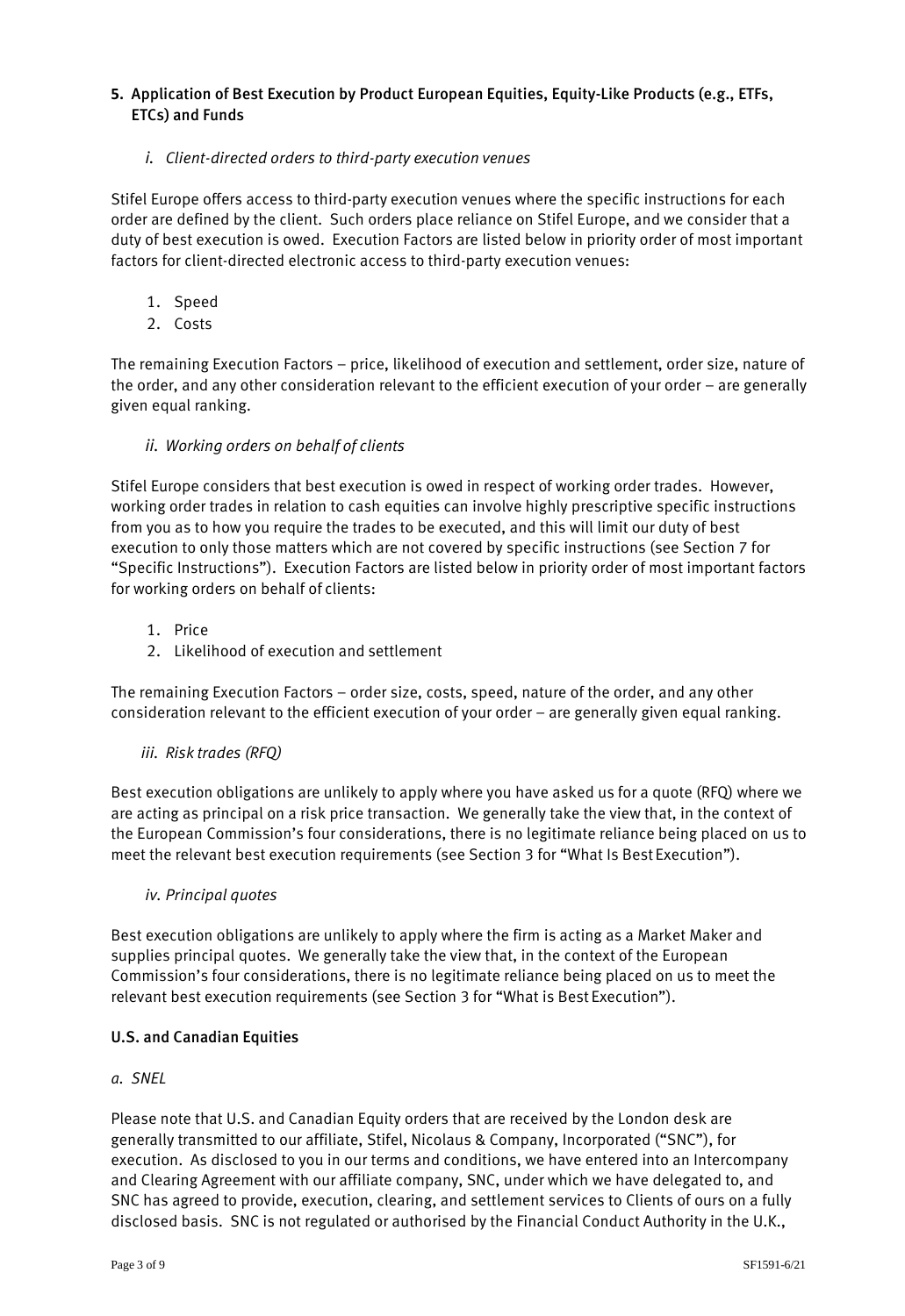but it is registered in the United States as a broker-dealer with the U.S. Securities and Exchange Commission, and it is overseen by the Financial Industry Regulatory Authority. Accordingly, the regulatory regime applying to investment business transacted through SNC is different from that of the United Kingdom, and you may not have the benefit of some of the rights designed to protect investors under the Financial Services and Markets Act and FCA rules, including, but not limited to, Best Execution.

Where SNEL transmits orders to SNC, we consider that best execution is owed for "Client-directed orders to third-party execution venues" and "Working orders on behalf of clients' as defined in Section 5. 'Application of Best Execution by Product."

Please be reminded that when we transmit orders placed with us to SNC for execution, your orders may be executed on markets located in North America, rather than on regulated markets located in the European Economic Area.

#### *b. SEBA*

Please note that U.S. and Canadian Equity orders that are received by the SEBA Frankfurt and Paris desks, are generally transmitted to our affiliate, Stifel, Nicolaus & Company, Incorporated ("SNC"), or other Partners for execution.

Where SEBA transmit orders to SNC or other Partners, we consider that the best execution is owed for "Client-directed orders to third-party execution venues" and "Working orders on behalf of clients" as defined in Section 5. "Application of Best Execution by Product."

### *c. KBW*

U.S. and Canadian Equity orders are also received and executed by our affiliate, Keefe, Bruyette & Woods, Inc. ("KBWI"), or other Partners under the principles outlined above.

## Cash Bonds

## *i. Riskless principal trades*

We consider that best execution is owed in respect of riskless principal trades in cash bonds. Such trades will be subject to our policy on fees, commissions, and mark-ups (see Section 10 for "Fees, and Mark-Ups").

Execution Factors are listed below in priority order of the most important factors for riskless principal trades in cash bonds:

- 1. Price
- 2. Likelihood of execution and settlement

Generally, the most important execution factor for our clients will be the price the relevant financial instrument is executed at. However, in more illiquid markets, the primary execution factors may vary, as such, likelihood of execution may become the primary execution factor. The remaining Execution Factors – order size, costs, speed, nature of the order, and any other consideration relevant to the efficient execution of your order  $-$  are generally given equal ranking.

## *ii. Risk trades (RFQ)*

Best execution obligations are unlikely to apply where you have asked us for a quote (RFQ) where we are acting as principal on a risk price transaction. We generally take the view that, in the context of the European Commission's four considerations, there is no legitimate reliance being placed on us to meet the relevant best execution requirements (see Section 3 for "What Is Best Execution").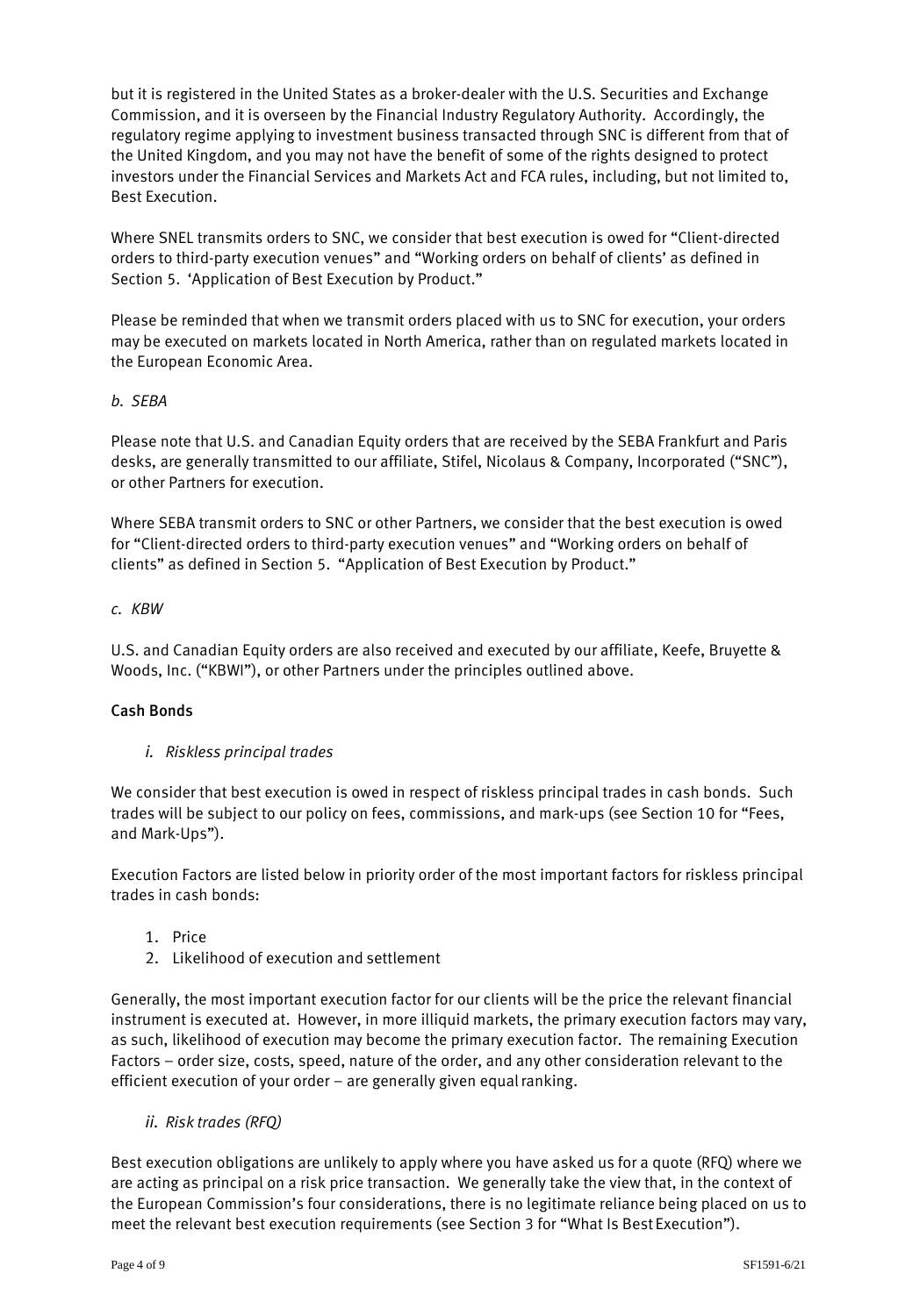### Convertible Bonds

*i. Working orders on behalf of clients*

We consider that best execution is owed in respect of working orders in convertible bonds. Such trades will be subject to our policy on fees, commissions, and mark-ups (see section 10 for "Fees, and Mark-Ups"). Execution Factors are listed below in priority order of most important factors for working orders on behalf of clients:

- 1. Price
- 2. Likelihood of execution and settlement

The remaining Execution Factors – order size, costs, speed, nature of the order, and any other consideration relevant to the efficient execution of your order – are generally given equal ranking.

### *ii. Risk trades (RFQ)*

Best execution obligations are unlikely to apply where you have asked us for a quote (RFQ) where we are acting as principal on a risk price transaction. We generally take the view that, in the context of the European Commission's four considerations, there is no legitimate reliance being placed on us to meet the relevant best execution requirements (see Section 3 for "What Is Best Execution").

### **6.** Specific Instructions

Where you provide us with specific instructions, we will execute your order in accordance with those instructions. This includes where you specify the characteristics of an order or a particular aspect of an order. Where your instructions relate to only part of an order, we will continue to apply our Order Execution Policy to those aspects of the order not covered by your specific instructions.

**Your instructions may prevent us from taking the steps described in this policy to obtain the best possible result for the execution of the order. In following your instructions, we will be deemed to have satisfied our best execution obligations.**

Refer to Annex I for further details on the handling of specific instructions/transactions by SEBA.

#### **7.** Order Handling

In accordance with related technical standards, respective national law, and additional guidance by our national competent authorities, we are required to have procedures and arrangements in place that provide for the prompt, fair, and expeditious execution of orders. We are also required to consider the need to manage any potential conflicts of interest between clients and/or between Stifel Europe and you.

Comparable client orders must be executed sequentially and promptly, unless this is impracticable given the characteristics of the order, market conditions, or if the interests of the client require otherwise. Priority must be given to executing a client order over any own account dealing, regardless of whether or not the client would be disadvantaged or whether the client order was accepted after the firm's decision to deal (unless the client order cannot be executed because of size or other limitations or unless agreed with and disclosed to the client).

We may combine your order with our own orders and orders of other clients. By combining your orders with those of other clients, we must reasonably believe that this is unlikely to disadvantage any client and sufficient prior disclosure is therefore made in this policy that the effect of aggregation may work to a client's disadvantage. As such, aggregation may result in you obtaining a less favourable price in relation to a particular order.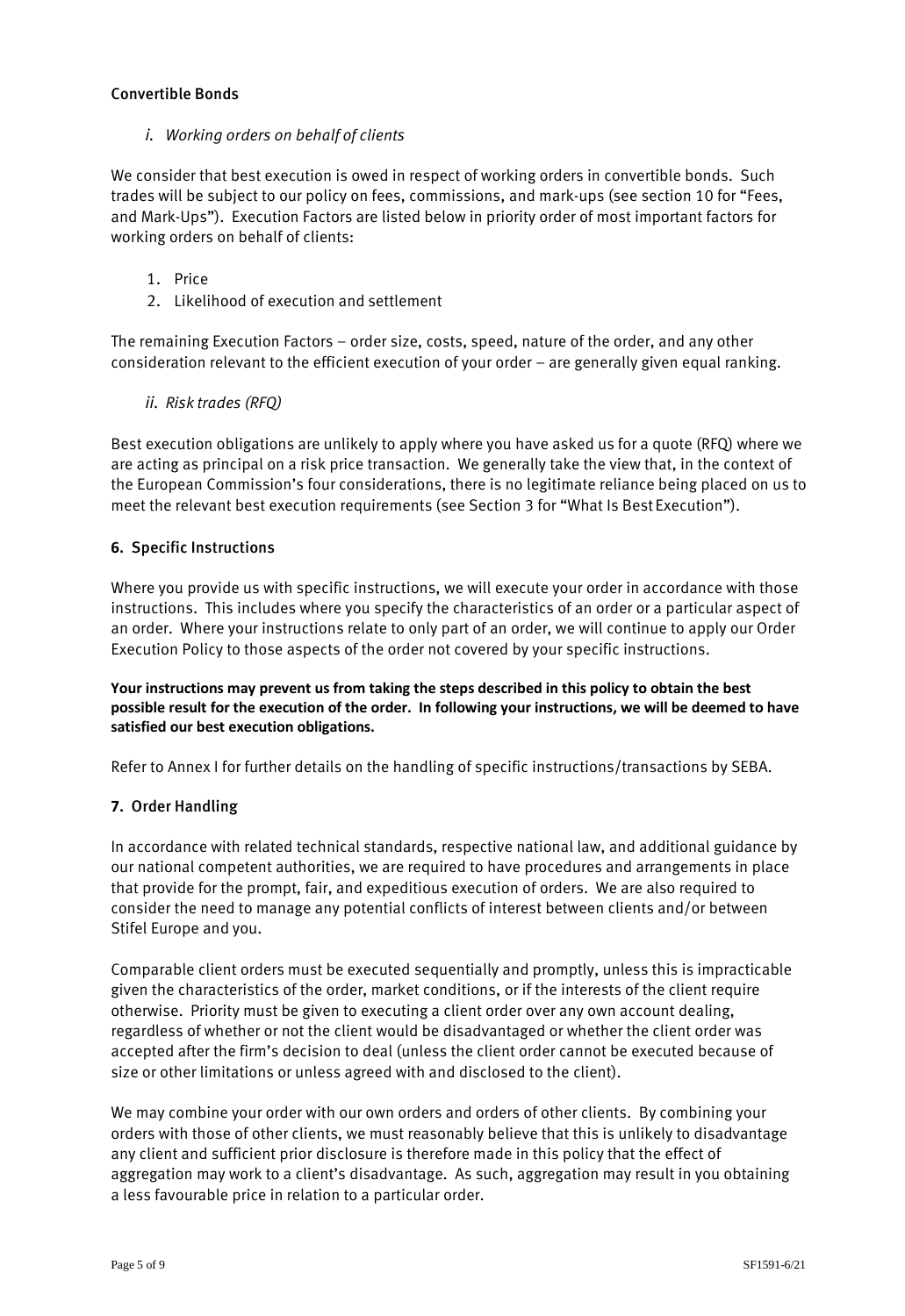Stifel Europe must follow order priority with regard to the final allocation of the investments concerned. In particular, allocations to client orders are prioritised over the trading interests of the firm.

Therefore, Stifel Europe will only carry out client orders or transactions in aggregation with another client's order if the following conditions are met:

- 1. That the client has not explicitly excluded all or individual orders from aggregation;
- 2. That it is unlikely that the aggregation of orders and transactions will work overall to the disadvantage of a client whose order is to be aggregated; and
- 3. That it is disclosed to each client whose order is to be aggregated that the effect of the aggregation may work to its disadvantage in relation to a particular order.

You must not use e-mail to request the purchase or sale of any security or otherwise conduct any securities transactions that are of a time-sensitive nature – any requests, orders, instructions, or time-sensitive messages sent by e-mail cannot be processed by Stifel, unless they are explicitly acknowledged and accepted by Stifel.

Please use other available means of communication, such as recorded phone lines or Bloomberg chats.

### **8.** Client Unfilled Limit Orders

Unless you notify us to the contrary, you instruct Stifel Europe not to immediately make public any limit order in respect of shares admitted to trading on a regulated market or traded on a trading venue which are not immediately executed under prevailing market conditions.

#### **9.** Execution Venues

This Order Execution Policy includes those execution venues on which we execute orders on behalf of clients and which we consider enable us to obtain on a consistent basis the best possible result, according to the defined Execution Factors for each MiFID financial instrument (see Section 4 for "Execution Factors").

These possible execution venues include, as appropriate for each product:

- Regulated Markets;
- Other exchanges that are not EEA Regulated Markets;
- Multilateral Trading Facilities (MTF);
- Organised Trading Facilities (OTF);
- Systematic Internalisers (SI);
- Internal sources of liquidity, for example matching client orders, and Stifel Europe market-making trading desks; and
- Third-party investment firms and brokers, and/or affiliates.

In accordance with RTS 28 of MiFID II, Stifel Europe will publish annual execution statistics on our top five execution venues for each given class of financial instrument. Additionally, in compliance with SEC Rules 605 and 606, SNC publishes its execution statistics, including the execution venues to which it routes its agency orders, on its website, [www.stifel.com.](http://www.stifel.com/) The list contains the venues that have been used most often, but is not necessarily an exhaustive list.

A list of main execution venues utilised by Stifel Europe on a consistent basis to obtain the best possible result for our clients is published on our website. Stifel Europe will not unfairly discriminate between execution venues but will make a decision on an execution venue based on a consideration of the execution factors. However, we may execute orders on other venues that are not included on our published list where we deem it appropriate, in accordance with this policy.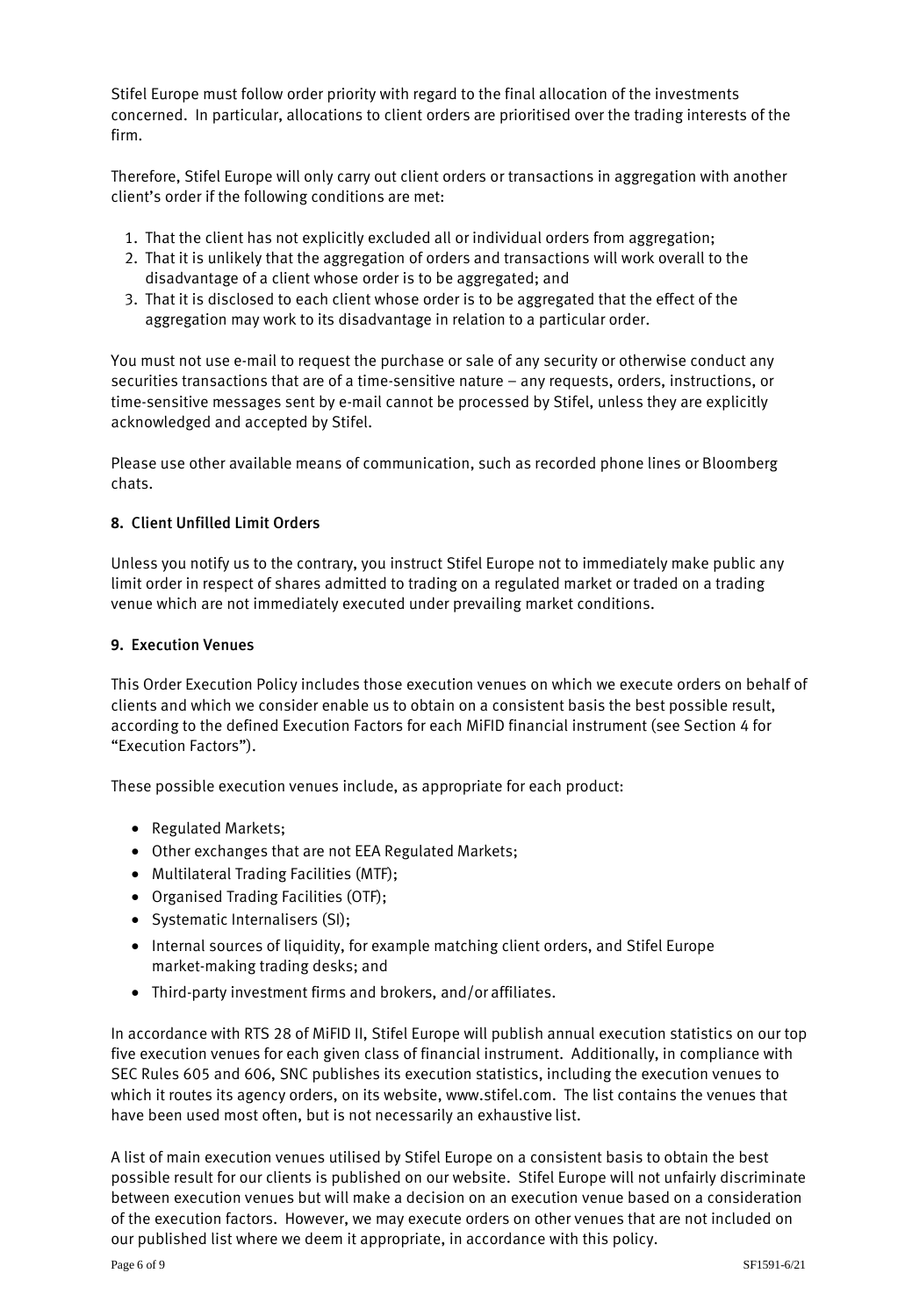In respect of Financial Instruments that can be traded on a regulated market, an MTF, or on an OTF, you should note that, subject to your prior express consent, in order to obtain best execution for you, we may be required to execute orders on your behalf outside of a regulated market, an MTF, or an OTF. As part of our client on-boarding, we require that you provide this consent as, without it, we will be restricted to executing your orders solely on regulated markets, MTFs or OTFs and will therefore be unable to access diverse sources of liquidity. This may have a potentially detrimental effect on the quality of the execution that we are able to provide to you.

When there is only one possible venue where the order can be executed, Best Execution is achieved by execution on that single execution venue.

# **10.** Fees and Charges

For equities, fees and charges, and the methodology for calculating these, are agreed in advance and disclosed to a client. In addition, where foreign exchange is charged, SNEL will charge a separate commission so that overall charges are transparent.

In quote-driven markets, such as Cash Bonds (see Section 5 for "Application of Best Execution by Product"), Stifel Europe, in common with our competitors, does not charge an explicit commission but imposes a mark-up or spread between where it may buy a financial instrument and where it may sell the same instrument. Stifel Europe will ensure that mark-ups and spreads charged on transactions where best execution is owed are reasonable, not excessive, and will be within a range that we consider reasonable for the product type, tenor, liquidity, and size of the trade.

Stifel Europe will not structure or charge its commission in such a way as to discriminate unfairly between execution venues. Should there be any variance between commission rates for different exchanges, this will reflect the actual difference in the cost to Stifel Europe of executing on those venues in accordance with this policy. Stifel Europe does not receive any remuneration, discount, or non-monetary benefit for routing client orders to a particular trading venue or execution venue.

## **11.** Monitoring and Review

Stifel Europe has implemented a governance framework and control process through which it systematically monitors the effectiveness of our order execution arrangements (including this Order Execution Policy), to identify and, where appropriate, correct any deficiencies. This includes Stifel Europe conducting best execution monitoring for relevant trades on both a pre- and post-trade basis. Through this governance framework and controls process, Stifel Europe will assess whether the execution venues included in this Policy provide the best possible result for you or whether we need to make any changes to ensure the quality and appropriateness of our execution arrangements. The Execution Oversight Committee meets on at least a quarterly basis and provides a focus for the escalation and resolution of best execution-related issues. The Execution Oversight Committee will review best execution monitoring performance during the previous period, any outstanding issues, key developments such potential additional execution venues, concerns, actions, and industry and regulatory updates.

We will review our order execution arrangements and Order Execution Policy at least annually or whenever a material change occurs that affects our ability to obtain the best result for the execution of your orders on a consistent basis using the list of venues published on our website as required by MiFID II. As part of this review, we will consider whether we could consistently achieve better execution results if Stifel Europe were to include additional or different execution venues or entities, assign a different relative importance to the best execution factors, or modify any other aspect of the Order Execution Policy and/or arrangements. The review will encompass all aspects of Stifel Europe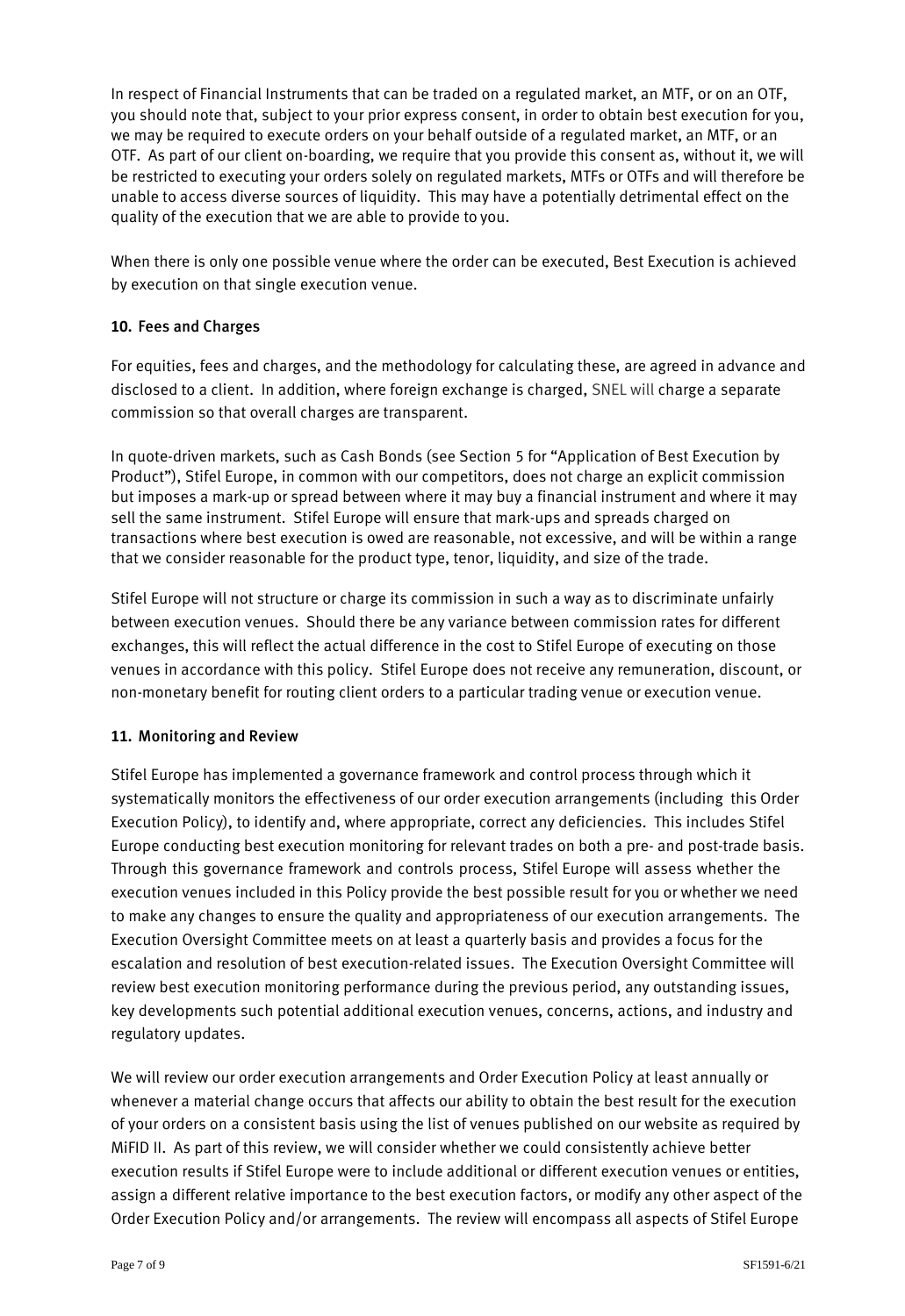best execution governance framework. Any material changes to this Order Execution Policy will be notified to you via publication on our website.

Monitoring, review, and verification of best execution arrangements and this Order Execution Policy will take account of publicly available information and data on best execution, including by venue and asset class published by trading venues and other firms, in order to assess whether Stifel Europe is meeting its objective of obtaining the best possible execution for clients.

Where we are the only execution venue, we will continue to regularly assess the market landscape to determine whether or not there are alternative venues that we could use in order to meet our best execution requirements. Where necessary and relevant, Stifel Europe will consider the advantages of indirect access, namely transmitting client transaction requests to a broker rather than executing those transaction requests itself.

Stifel Europe is required to be able to demonstrate to clients or applicable national competent authorities that we have executed orders in accordance with this Order Execution Policy. All such requests should be directed to snelcompliancepublic@stifel for Stifel Europe and to compliance@mainfirst.com for SEBA.

# **12.** Consent

We are required to obtain your prior consent to our Order Execution Policy. As part of our Client onboarding, you provide this consent, and in any event, you will be deemed to have provided such consent when you give us an order or trade with us.

In relation to MiFID Financial Instruments admitted to trading on a regulated market, MTF, or OTF, we are also required to obtain your prior express consent before we execute an Order in such Financial Instruments outside of a regulated market, OTF or MTF. As part of our Client on-boarding process, we will request this consent from you.

## **13.** No Fiduciary Responsibility

Our commitment to provide you with best execution does not mean that we owe you any fiduciary responsibilities over and above the specific regulatory obligations placed upon us or as may be otherwise contracted between us.

#### **14.** Unwinding a Position for a Client

If SEBA is required to unwind a position for the client, e.g., in case of default under the agreement with SEBA or otherwise, the Best Execution obligations do not apply. In relation to SNEL's on Exchange Trading, the Exchange's Default Rules will apply.

## **May 2021**